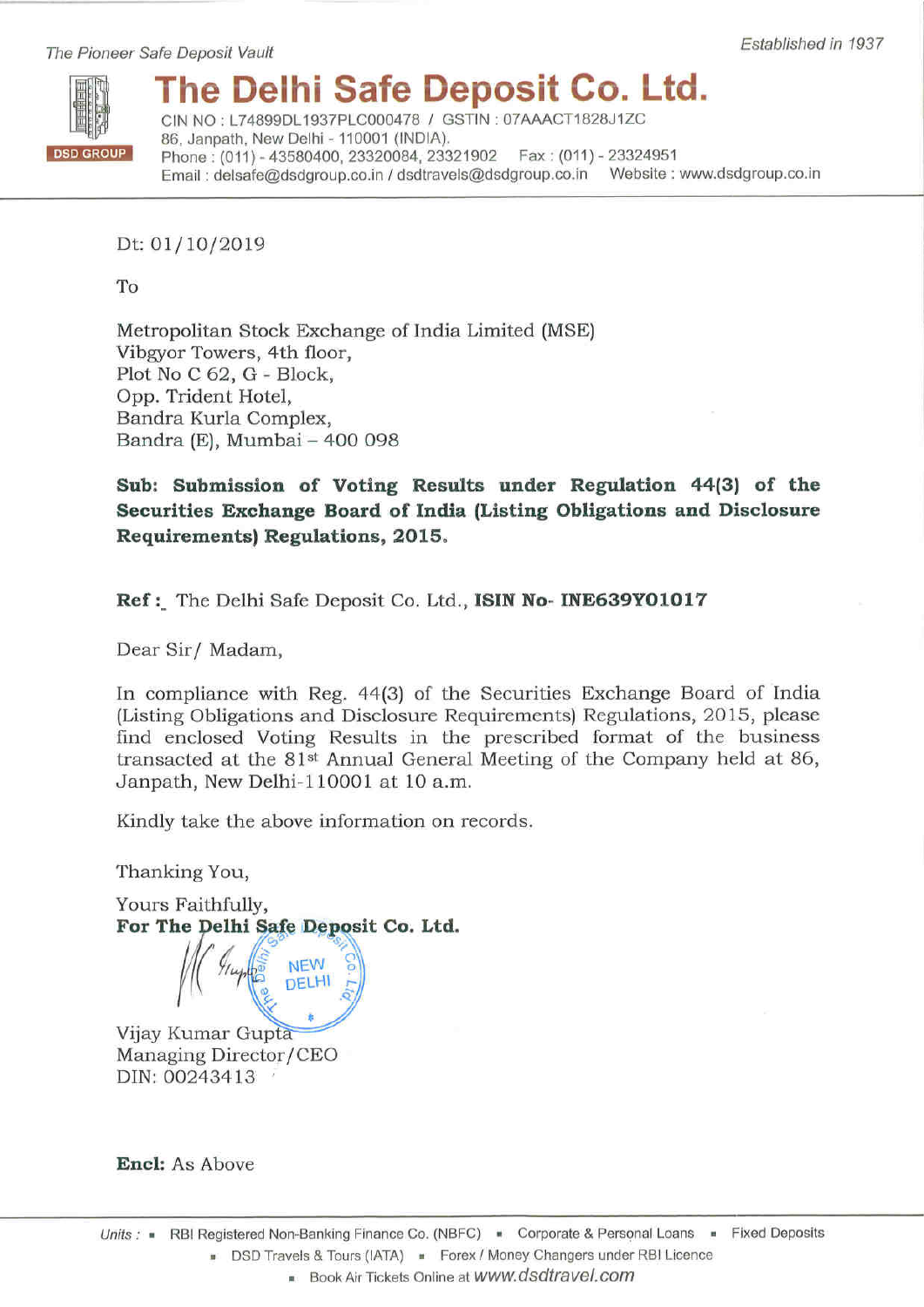

出海

### ABHISHEK I & CO. COMPANY SECRETARIES

1923, Maliwara, Chandni Chowk, Delhi - 110006 Handheld: +91 95600 54745 Email: csabhishek2 @gmail.com Unique Code: S2016DE398400

#### FORM No. MGT -13

# Report of Scrutinizer on E-Voting Process & Vote to Poll at the Annual General Meeting of the<br>Company held on 30<sup>th</sup> September, 2019

[Pursuant to Section 108 and 109 of the Companies Act, 2013 and Rule 20 and 21(2) of the Companies (Management and Administration) Rules, 2014]

To,

The Chairman, The Delhi Safe Deposit Co. Ltd. 86, fanpath, New Delhi-110001

<sup>S</sup>ir,

Sub: Scrutinizer's Report on e-voting process and vote by poll conducted pursuant to the provisions of Section 108 and 109 of Companies Act, 2013 ("the Act") read with Rule 20 and 21(2) of the Companies (Management and Administration) Rules, 2014 for Annual General Meeting of the Company held on 3Oth September, 2019.

The Board of Directors of The Delhi Safe Deposit Co. Ltd. ('the Company'), vide resolution passed on 31st July, 2019, have decided to provide to the members of the Company, a facility to exercise their rights on the resolutions as set out in the notice of Annual General Meeting to be held on 30<sup>th</sup> September, 2019 by way of electronic means as required under provisions of section 108 of the Companies Act, 2013 ['the Act') read with Rule 20 of Companies (Management and Administration) Rules, 2014 ('the Rules).

I, Abhishek Jain, proprietor of M/s Abhishek J & Co., Company Secretaries having Membership No. A28201 has been appointed as the Scrutinizer by the Board of Directors of the Company vide resolution passed on 31<sup>st</sup> July, 2019 as required section 108 of the Act, read with Rule 20 of the Rules, for the purpose of scrutinizing the e-voting process in a fair and transparent manner and ascertaining the requisite majority for passing of resolution as contained in the notice convening the Annual General Meeting of the Company to be held on 30th September, 2019.

The management of the Company is responsible to ensure the compliance with the requirements of the Act and Rules relating to voting through electronic means on the resolutions contained in a fair and transparent manner and make a Scrutinizer's Report of the Votes cast "in favour" or "against" the subject matter resolutions stated in the notice, based on the reports generated from the e-voting system provided by the National Securities Depositories Limited (NDSL), the authorized agency to provide e- voting facilities engaged by the company.

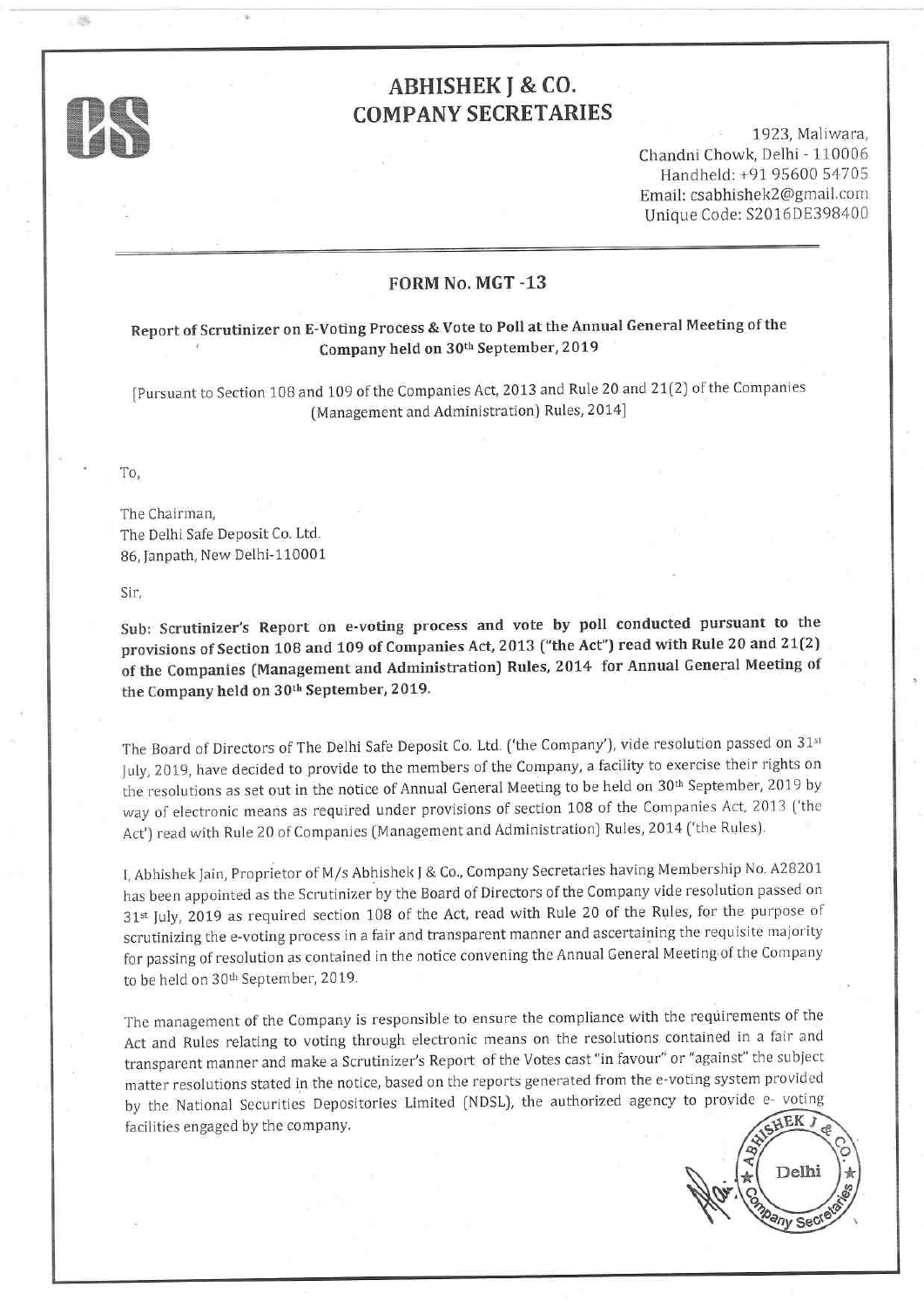# $\mathcal{P}$

器

### ABHISHEK I & CO. COMPANY SECRETARIES

1923, Maliwara, Chandni Chowk, Delhi - 110006 Handheld: +91 95600 54705 Email: csabhishek2 @gmail.com Unique Code: S2016DE398400

The notice dated 31<sup>st</sup> July, 2019 convening the Annual General Meeting of the company to be held on 30<sup>th</sup> September, 2019 along with the statement setting out the material facts under section 102 of the Act were sent to members of the Company.

The member of the Company holding shares on the cut- off date of 23rd September, 2019 were entitled to vote on the resolutions proposed as set out in the notice of Annual General Meeting'

ln this regard, I submit my report as under:

- 1. The e-voting period was commenced on Friday, 27<sup>th</sup> September, 2019 at 10: 00 am and closed on Sunday, 29th September, 2019 at 05:00 pm.
- Z. At the end of the e-voting period, I have unblocked the electronic votes in the presence of two witnesses who are not in the employment of the Company.
- 3. The details containing list of shareholders who vote for or against each of the resolutions that were nut to vote were downloaded from the e-voting website of the were put to vote were downloaded <sup>N</sup>DSL[www.evoting.nsdl.comJ
- 4. I have scrutinized the votes casted through electronic means for the purpose of this report
- 5. The particulars of all the electronic votes casted by the members through e-voting process have been recorded in a register separately maintained for the purpose.
- 6. The result of the voting is as per annexure attached herewith.
- The register, all other papers and relevant records relating to voting shall remain in our custody 7. until the chairman considers, approves and signs the minutes of aforesaid Annual General Meeting and the same are handed over to the Directors for safe custody. <sup>I</sup>

Date: September 30, 2019 Place: Delhi For ABHISHEK J & CO.

Company Secretaries

Delhi Pany Sec Abhishek lain M. No. A28207 COP No. L6592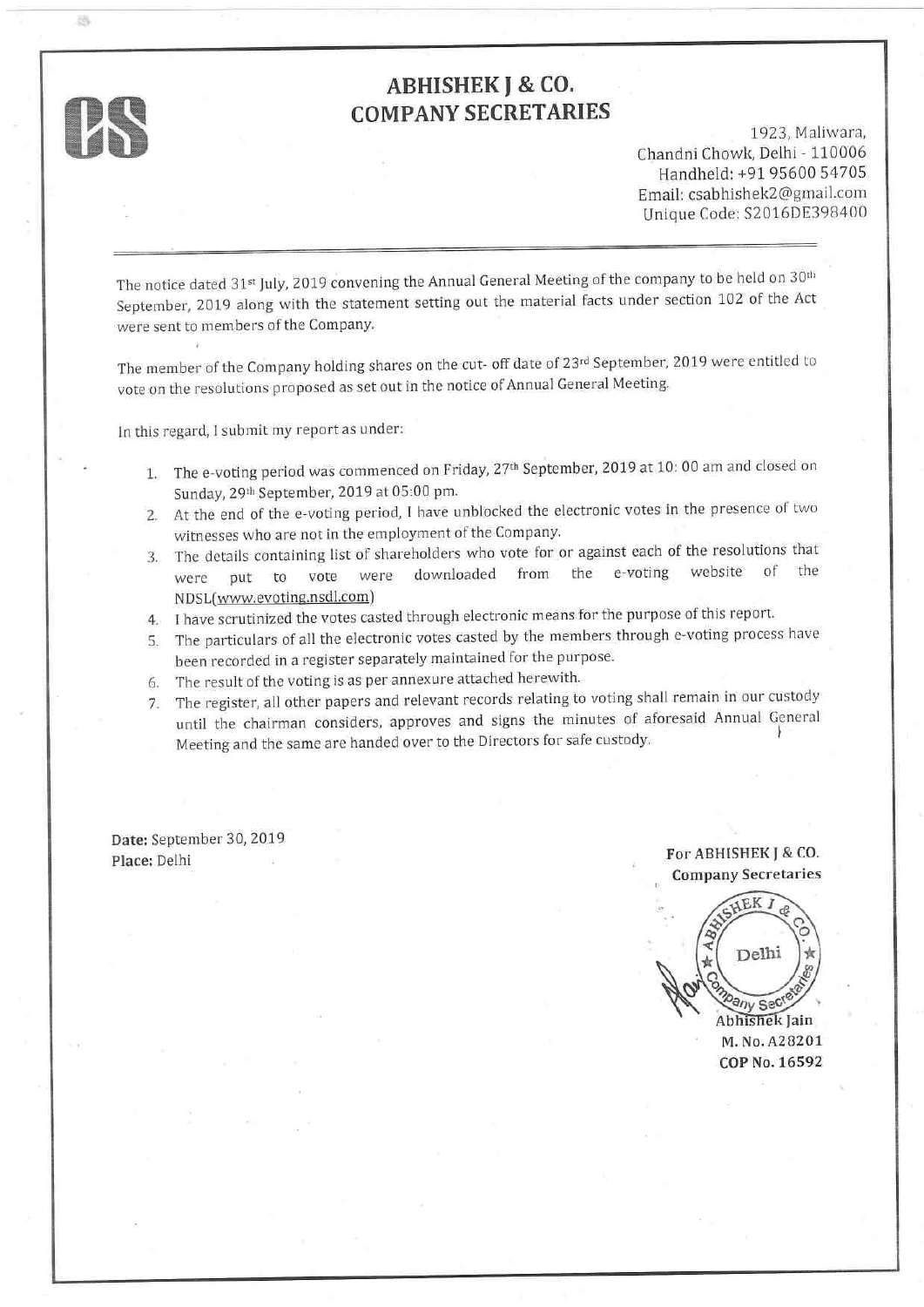#### Resolution-wise Voting Results

鹀

| Date of the AGM                                                                                                   | September 30, 2019                           |
|-------------------------------------------------------------------------------------------------------------------|----------------------------------------------|
| Total number of shareholders on record date                                                                       | 198                                          |
| No. of shareholders present in the meeting either in<br>person or through proxy:                                  | 35                                           |
| Promoters and Promoter Group:                                                                                     |                                              |
| Public:                                                                                                           | 33                                           |
| No. of Shareholders attended the meeting<br>through Video Conferencing<br>Promoters and Promoter Group:<br>Public | Video Conferencing Facility was not provided |

|                                                                                |                         |                                 |                                           | together with the report of the Board of Directors & Auditors' thereon                |                                         |                                   | Resolution No. 1: To consider and adopt the Financial Statements of the Company for the year ended 31st March, 2019 |                                                                          |  |  |  |  |
|--------------------------------------------------------------------------------|-------------------------|---------------------------------|-------------------------------------------|---------------------------------------------------------------------------------------|-----------------------------------------|-----------------------------------|---------------------------------------------------------------------------------------------------------------------|--------------------------------------------------------------------------|--|--|--|--|
| Resolution required: (Ordinary/<br>Special)                                    |                         |                                 | Ordinary Resolution                       |                                                                                       |                                         |                                   |                                                                                                                     |                                                                          |  |  |  |  |
| Whether promoter/ promoter<br>group are interested in the<br>agenda/resolution |                         |                                 | No                                        |                                                                                       |                                         |                                   |                                                                                                                     |                                                                          |  |  |  |  |
| Category                                                                       | Mode<br>of<br>Voting    | No. of<br>shares<br>held<br>(1) | No. of<br>votes<br>cast by<br>them<br>(2) | % of Votes<br>cast by them<br>on<br>outstanding<br>shares<br>$(3)=[(2)/(1)]$ *<br>100 | No. of<br>$Votes -$<br>in favour<br>(4) | No. of<br>Votes<br>against<br>(5) | % of Votes in<br>favour on votes<br>cast by them<br>$(6)=[(4)/(2)]*100$                                             | % of Votes in<br>against on votes<br>cast by them<br>$(7)=[(5)/(2)]*100$ |  |  |  |  |
| Promoter<br>and                                                                | $E-$<br>Voting          | 33,10,248                       | 33,10,248                                 | 100.00                                                                                | 33,10,248                               | $\mathbf{0}$                      | 100.00                                                                                                              | 0.00                                                                     |  |  |  |  |
| Promoter                                                                       | Poll                    |                                 | $\theta$                                  | 0.00                                                                                  | $\theta$                                | $\theta$                          | 0.00                                                                                                                | 0.00                                                                     |  |  |  |  |
| Group                                                                          | Postal<br><b>Ballot</b> |                                 | N.A.                                      | N.A.                                                                                  | N.A.                                    | N.A.                              | N.A.                                                                                                                | N.A.                                                                     |  |  |  |  |
|                                                                                | Show<br>of<br>hands     |                                 | N.A.                                      | N.A.                                                                                  | N.A.                                    | N.A.                              | N.A.                                                                                                                | N.A.                                                                     |  |  |  |  |
|                                                                                | Total                   |                                 | 33,10,248                                 | 100.00                                                                                | 33,10,248                               | $\mathbf{0}$                      | 100.00                                                                                                              | 0.00                                                                     |  |  |  |  |
| Public-<br>Institutions                                                        | $E-$<br>Voting          | 41,016                          | $\overline{0}$                            | 0.00                                                                                  | $\Omega$                                | $\overline{0}$                    | 0.00                                                                                                                | 0.00                                                                     |  |  |  |  |
|                                                                                | Poll                    |                                 | $\mathbf{0}$                              | 0.00                                                                                  | $\boldsymbol{0}$                        | $\sqrt{0}$                        | 0.00                                                                                                                | 0.00                                                                     |  |  |  |  |
|                                                                                | Postal<br><b>Ballot</b> |                                 | N.A.                                      | N.A.                                                                                  | N.A.                                    | N.A.                              | N.A.                                                                                                                | N.A.                                                                     |  |  |  |  |
|                                                                                | Show<br>of<br>hands     |                                 | N.A.                                      | N.A.                                                                                  | N.A.                                    | N.A.                              | N.A.                                                                                                                | N.A.                                                                     |  |  |  |  |
|                                                                                | Total                   |                                 | $\theta$                                  | 0.00                                                                                  | $\theta$                                | $\theta$                          | 0.00                                                                                                                | 0.00                                                                     |  |  |  |  |
| Public-<br>Non                                                                 | $E-$<br>Voting          | 18,71,736                       | 2,62,508                                  | 14.02                                                                                 | 2,62,508                                | $\theta$                          | 100.00                                                                                                              | 0.00                                                                     |  |  |  |  |
| Institutions                                                                   | Poll                    |                                 | 10,77,938                                 | 57.59                                                                                 | 10,77,938                               | $\bf{0}$                          | 100.00                                                                                                              | 0.00                                                                     |  |  |  |  |
|                                                                                | Postal<br><b>Ballot</b> |                                 | N.A.                                      | N.A.                                                                                  | N.A.                                    | N.A.                              | N.A.                                                                                                                | N.A.                                                                     |  |  |  |  |
|                                                                                | Show<br>of<br>hands     |                                 | N.A.                                      | N.A.                                                                                  | N.A.                                    | N.A.                              | N.A.                                                                                                                | N.A.                                                                     |  |  |  |  |
|                                                                                | Total                   |                                 | 13,40,446                                 | 71.61                                                                                 | 13,40,446                               | $\theta$                          | 100.00                                                                                                              | 0.00                                                                     |  |  |  |  |
| Custodian                                                                      | $E-$<br>Voting          | $\bf{0}$                        | $\mathbf{0}$                              | 0.00                                                                                  | $\theta$                                | $\overline{0}$                    | 0.00                                                                                                                | 0.00<br>AISHEK J<br>¢<br>$\circ$                                         |  |  |  |  |

Delhi  $a_{\eta_V}$  Sec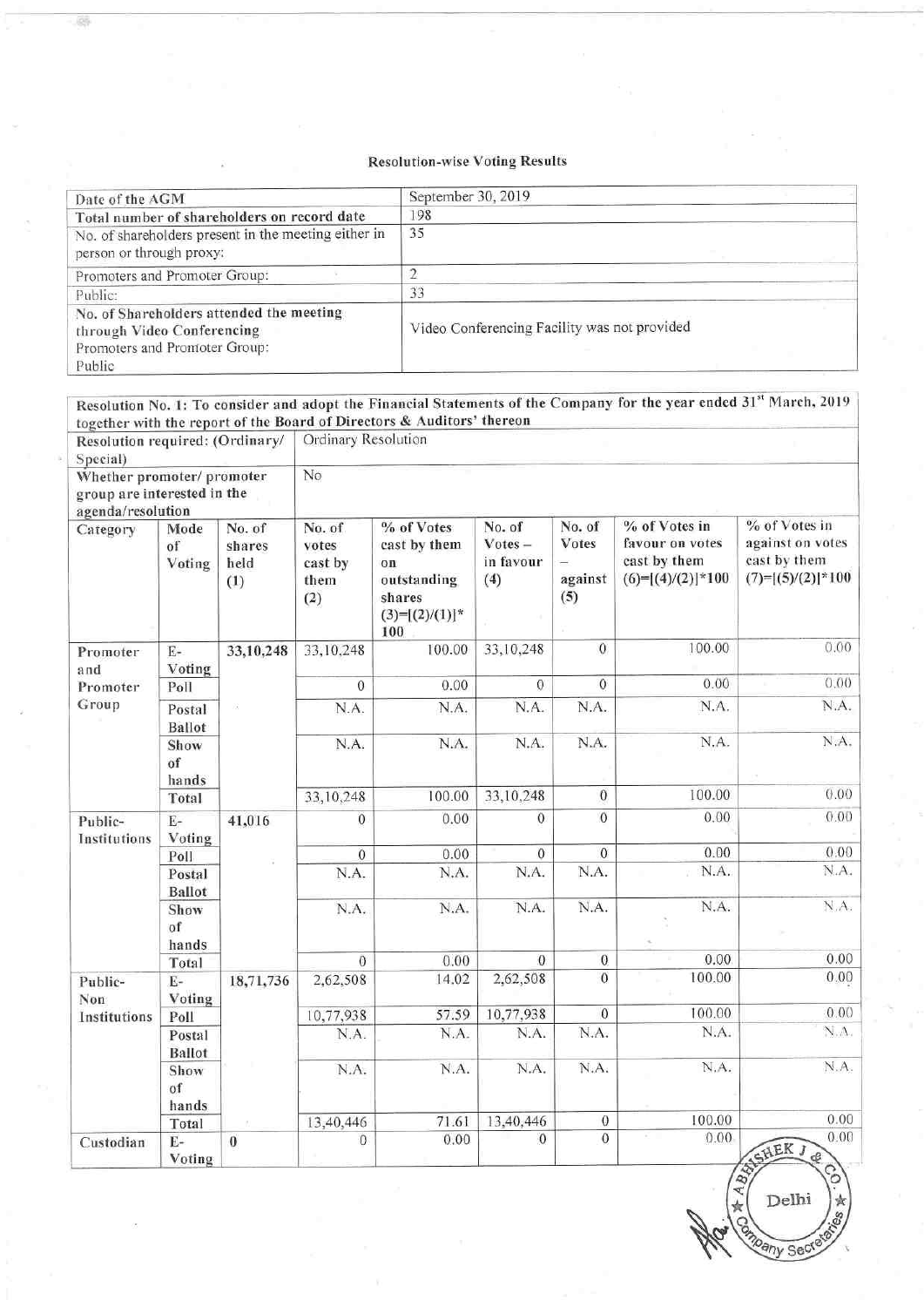|                 | Poll             |           |           | 0.00  |           |          | 0.00   | 0.00 |
|-----------------|------------------|-----------|-----------|-------|-----------|----------|--------|------|
| Show<br>$_{01}$ | Postal<br>Ballot |           | N.A.      | N.A.  | N.A.      | N.A.     | N.A.   | N.A. |
|                 | hands            |           | N.A.      | N.A.  | N.A.      | N.A.     | N.A.   | N.A. |
|                 | Total            |           |           | 0.00  |           |          | 0.00   | 0.00 |
| Total           |                  | 52,23,000 | 46,50,694 | 89.04 | 46,50,694 | $\bf{0}$ | 100.00 | 0.00 |

89

|                                                                           |                         |                                 |                                    |                                                 |                                         |                            | Resolution No. 2: To appoint Mrs. Sarvjeet Seth (DIN 01846774), Director of the Company, who retires by rotation and |                                                                            |  |  |  |
|---------------------------------------------------------------------------|-------------------------|---------------------------------|------------------------------------|-------------------------------------------------|-----------------------------------------|----------------------------|----------------------------------------------------------------------------------------------------------------------|----------------------------------------------------------------------------|--|--|--|
| being eligible offers herself for re-appointment.                         |                         |                                 |                                    |                                                 |                                         |                            |                                                                                                                      |                                                                            |  |  |  |
| Resolution required: (Ordinary/<br>Special)<br>Whether promoter/ promoter |                         | Ordinary Resolution             |                                    |                                                 |                                         |                            |                                                                                                                      |                                                                            |  |  |  |
|                                                                           |                         |                                 |                                    |                                                 |                                         |                            |                                                                                                                      |                                                                            |  |  |  |
| group are interested in the                                               |                         |                                 | Yes                                |                                                 |                                         |                            |                                                                                                                      |                                                                            |  |  |  |
| agenda/resolution                                                         |                         |                                 |                                    |                                                 |                                         |                            |                                                                                                                      |                                                                            |  |  |  |
| Category                                                                  | Mode<br>of<br>Voting    | No. of<br>shares<br>held<br>(1) | No. of<br>votes<br>cast by<br>them | % of Votes<br>cast by them<br>on<br>outstanding | No. of<br>$Votes -$<br>in favour<br>(4) | No. of<br>Votes<br>against | % of Votes in<br>favour on votes<br>cast by them<br>$(6)=[(4)/(2)]*100$                                              | % of Votes in<br>against on votes<br>cast by them<br>$(7)=[(5)/(2)]$ * 100 |  |  |  |
|                                                                           |                         |                                 | (2)                                | shares<br>$(3)=[(2)/(1)]$ *<br>100              |                                         | (5)                        |                                                                                                                      |                                                                            |  |  |  |
| Promoter<br>and                                                           | $\rm E$ -<br>Voting     | 33,10,248                       | N.A.                               | N.A.                                            | N.A.                                    | N.A.                       | N.A.                                                                                                                 | N.A.                                                                       |  |  |  |
| Promoter                                                                  | Poll                    |                                 | N.A.                               | N.A.                                            | N.A.                                    | N.A.                       | N.A.                                                                                                                 | N.A.                                                                       |  |  |  |
| Group                                                                     | Postal<br><b>Ballot</b> |                                 | N.A.                               | N.A.                                            | N.A.                                    | N.A.                       | N.A.                                                                                                                 | N.A.                                                                       |  |  |  |
|                                                                           | Show<br>of<br>hands     |                                 | N.A.                               | N.A.                                            | N.A.                                    | N.A.                       | N.A.                                                                                                                 | N.A.                                                                       |  |  |  |
|                                                                           | Total                   |                                 | N.A.                               | N.A.                                            | N.A.                                    | N.A.                       | N.A.                                                                                                                 | N.A.                                                                       |  |  |  |
| Public-<br>Institutions                                                   | $E-$<br>Voting          | 41,016                          | $\mathbf{0}$                       | 0.00                                            | $\Omega$                                | $\theta$                   | 0.00                                                                                                                 | 0.00                                                                       |  |  |  |
|                                                                           | Poll                    |                                 | $\mathbf{0}$                       | 0.00                                            | $\mathbf{0}$                            | $\boldsymbol{0}$           | 0.00                                                                                                                 | 0.00                                                                       |  |  |  |
|                                                                           | Postal<br><b>Ballot</b> |                                 | N.A.                               | N.A.                                            | N.A.                                    | N.A.                       | N.A.                                                                                                                 | N.A.                                                                       |  |  |  |
|                                                                           | Show<br>of<br>hands     |                                 | N.A.                               | N.A.                                            | N.A.                                    | N.A.                       | N.A.                                                                                                                 | N.A.                                                                       |  |  |  |
|                                                                           | Total                   |                                 | $\Omega$                           | 0.00                                            | $\theta$                                | $\overline{0}$             | 0.00                                                                                                                 | 0.00                                                                       |  |  |  |
| Public-<br>Non                                                            | $E-$<br>Voting          | 18,71,736                       | 2,62,508                           | 14.02                                           | 2,62,508                                | $\mathbf{0}$               | 100.00<br>×                                                                                                          | 0.00                                                                       |  |  |  |
| Institutions                                                              | Poll                    |                                 | 10,77,938                          | 57.59                                           | 10,77,938                               | $\theta$                   | 100.00                                                                                                               | 0.00                                                                       |  |  |  |
|                                                                           | Postal<br><b>Ballot</b> |                                 | N.A.                               | N.A.                                            | N.A.                                    | N.A.                       | N.A.                                                                                                                 | N.A.                                                                       |  |  |  |
|                                                                           | Show<br>of<br>hands     |                                 | N.A.                               | N.A.                                            | N.A.                                    | N.A.                       | N.A.                                                                                                                 | N.A.                                                                       |  |  |  |
|                                                                           | Total                   |                                 | 13,40,446                          | 71.61                                           | 13,40,446                               | 0                          | 100.00                                                                                                               | 0.00                                                                       |  |  |  |
| Custodian                                                                 | $E-$<br>Voting          | $\overline{0}$                  | $\overline{0}$                     | 0.00                                            | $\theta$                                | $\mathbf{0}$               | 0.00                                                                                                                 | 0.00                                                                       |  |  |  |
|                                                                           | Poll                    |                                 | $\boldsymbol{0}$                   | 0.00                                            | $\mathbf{O}$                            | $\theta$                   | 0.00                                                                                                                 | 0.00                                                                       |  |  |  |
|                                                                           | Postal<br>Ballot        |                                 | N.A.                               | N.A.                                            | N.A.                                    | N.A.                       | N.A.                                                                                                                 | N.A.<br>ISHEK,                                                             |  |  |  |
|                                                                           | Show                    |                                 | N.A.                               | N.A.                                            | N.A.                                    | N.A.                       | N.A.                                                                                                                 | <b>RAND</b><br>$\mathcal{D}$                                               |  |  |  |

 $\frac{f}{f}$  Delhi  $\frac{f}{f}$ Shipany Sected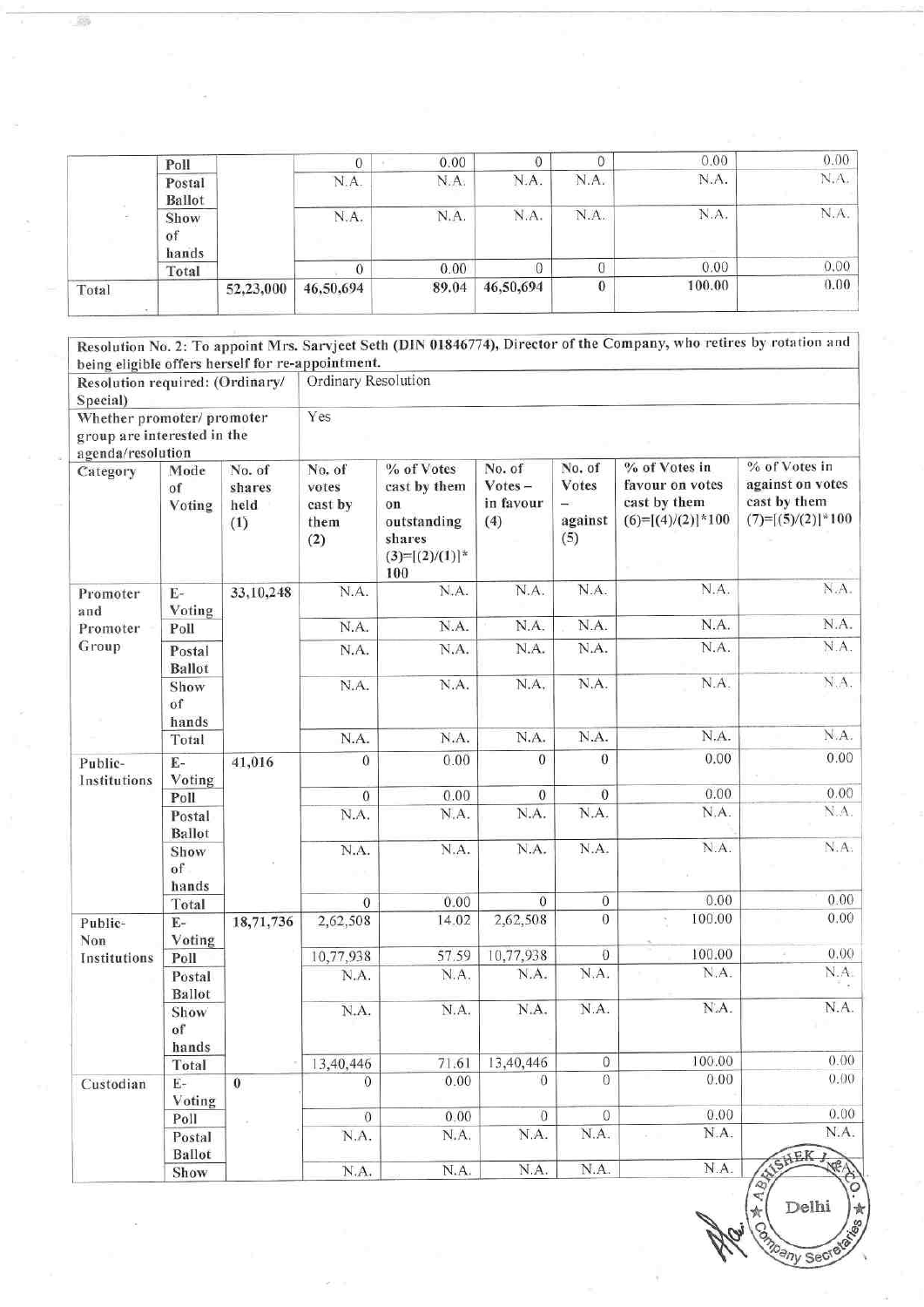|                                        | of<br>hands             |                                 | $\Omega$                                  | 0.00                                                                                  | $\theta$                                | $\boldsymbol{0}$                       | 0.00                                                                    | 0.00                                                                     |
|----------------------------------------|-------------------------|---------------------------------|-------------------------------------------|---------------------------------------------------------------------------------------|-----------------------------------------|----------------------------------------|-------------------------------------------------------------------------|--------------------------------------------------------------------------|
| Total                                  | Total                   | 52,23,000                       | 13,40,446                                 | 25.66                                                                                 | 13,40,446                               | $\theta$                               | 100.00                                                                  | 0.00                                                                     |
|                                        |                         |                                 |                                           |                                                                                       |                                         |                                        |                                                                         |                                                                          |
|                                        |                         |                                 |                                           | Resolution No. 3: To declare dividend for the financial year 2018-19.                 |                                         |                                        |                                                                         |                                                                          |
| Resolution required: (Ordinary/        |                         |                                 | Ordinary Resolution                       |                                                                                       |                                         |                                        |                                                                         |                                                                          |
| Special)<br>Whether promoter/ promoter |                         |                                 | No                                        |                                                                                       |                                         |                                        |                                                                         |                                                                          |
| group are interested in the            |                         |                                 |                                           |                                                                                       |                                         |                                        |                                                                         |                                                                          |
| agenda/resolution                      |                         |                                 |                                           |                                                                                       |                                         |                                        |                                                                         |                                                                          |
| Category<br>¥                          | Mode<br>of<br>Voting    | No. of<br>shares<br>held<br>(1) | No. of<br>votes<br>cast by<br>them<br>(2) | % of Votes<br>cast by them<br>on<br>outstanding<br>shares<br>$(3)=[(2)/(1)]^*$<br>100 | No. of<br>$Votes -$<br>in favour<br>(4) | No. of<br>Votes<br>÷<br>against<br>(5) | % of Votes in<br>favour on votes<br>cast by them<br>$(6)=[(4)/(2)]*100$ | % of Votes in<br>against on votes<br>cast by them<br>$(7)=[(5)/(2)]*100$ |
| Promoter<br>and                        | $\rm E$ -<br>Voting     | 33,10,248                       | 33,10,248                                 | 100.00                                                                                | 33,10,248                               | $\bf{0}$                               | 100.00                                                                  | 0.00                                                                     |
| Promoter                               | Poll                    |                                 | $\mathbf{0}$                              | 0.00                                                                                  | $\overline{0}$                          | $\overline{0}$                         | 0.00                                                                    | 0.00                                                                     |
| Group                                  | Postal<br><b>Ballot</b> |                                 | N.A.                                      | N.A.                                                                                  | N.A.                                    | N.A.                                   | N.A.                                                                    | N.A.                                                                     |
|                                        | Show<br>of<br>hands     |                                 | N.A.                                      | N.A.                                                                                  | N.A.                                    | N.A.                                   | N.A.                                                                    | N.A.                                                                     |
|                                        | Total                   |                                 | 33,10,248                                 | 100.00                                                                                | 33,10,248                               | $\mathbf{0}$                           | 100.00                                                                  | 0.00                                                                     |
| Public-<br>Institutions                | $E-$<br>Voting          | 41,016                          | $\overline{0}$                            | 0.00                                                                                  | $\theta$                                | $\mathbf{0}$                           | 0.00                                                                    | 0.00                                                                     |
|                                        | Poll                    |                                 | $\theta$                                  | 0.00                                                                                  | $\boldsymbol{0}$                        | $\mathbf{0}$                           | 0.00                                                                    | 0.00                                                                     |
|                                        | Postal<br><b>Ballot</b> |                                 | N.A.                                      | N.A.                                                                                  | N.A.                                    | N.A.                                   | N.A.                                                                    | N.A.                                                                     |
|                                        | Show<br>of<br>hands     |                                 | N.A.                                      | N.A.                                                                                  | N.A.                                    | N.A.                                   | N.A.                                                                    | N.A.                                                                     |
|                                        | Total                   |                                 | $\overline{0}$                            | 0.00                                                                                  | $\overline{0}$                          | $\boldsymbol{0}$                       | 0.00                                                                    | 0.00                                                                     |
| Public-<br>Non                         | E-<br>Voting            | 18,71,736                       | 2,62,508                                  | 14.02                                                                                 | 2,62,508                                | $\bf{0}$                               | 100.00                                                                  | 0.00                                                                     |
| Institutions                           | Poll                    |                                 | 10,77,938                                 | 57.59                                                                                 | 10,77,938                               | $\sqrt{0}$                             | 100.00                                                                  | 0.00                                                                     |
|                                        | Postal<br><b>Ballot</b> |                                 | N.A.                                      | N.A.                                                                                  | N.A.                                    | N.A.                                   | N.A.                                                                    | N.A.                                                                     |
|                                        | Show<br>of<br>hands     |                                 | N.A.                                      | N.A.                                                                                  | N.A.                                    | N.A.                                   | N.A.                                                                    | N.A.                                                                     |
|                                        | Total                   |                                 | 13,40,446                                 | 71.61                                                                                 | 13,40,446                               | $\boldsymbol{0}$                       | 100.00                                                                  | 0.00                                                                     |
| Custodian                              | $E-$                    | $\bf{0}$                        | 0                                         | 0.00                                                                                  | $^{0}$                                  | $\overline{0}$                         | 0.00                                                                    | 0.00                                                                     |
|                                        | Voting<br>Poll          |                                 | $\boldsymbol{0}$                          | 0.00                                                                                  | $\,0\,$                                 | $\theta$                               | 0.00                                                                    | 0.00                                                                     |
|                                        | Postal<br>Ballot        |                                 | N.A.                                      | N.A.                                                                                  | N.A.                                    | N.A.                                   | N.A.                                                                    | N.A.                                                                     |
|                                        | Show<br>of<br>hands     |                                 | N.A.                                      | N.A.                                                                                  | N.A.                                    | N.A.                                   | N.A.                                                                    | N.A.                                                                     |
|                                        | Total                   |                                 | $\overline{0}$                            | 0.00                                                                                  | $\Omega$                                | $\boldsymbol{0}$                       | 0.00                                                                    | 0.00                                                                     |
| Total                                  |                         | 52,23,000                       | 46,50,694                                 | 89.04                                                                                 | 46,50,694                               | $\bf{0}$                               | 100.00                                                                  | $-0.00$<br>ANSHEK J<br>¢<br>8,                                           |

磨

Nov. & Delhi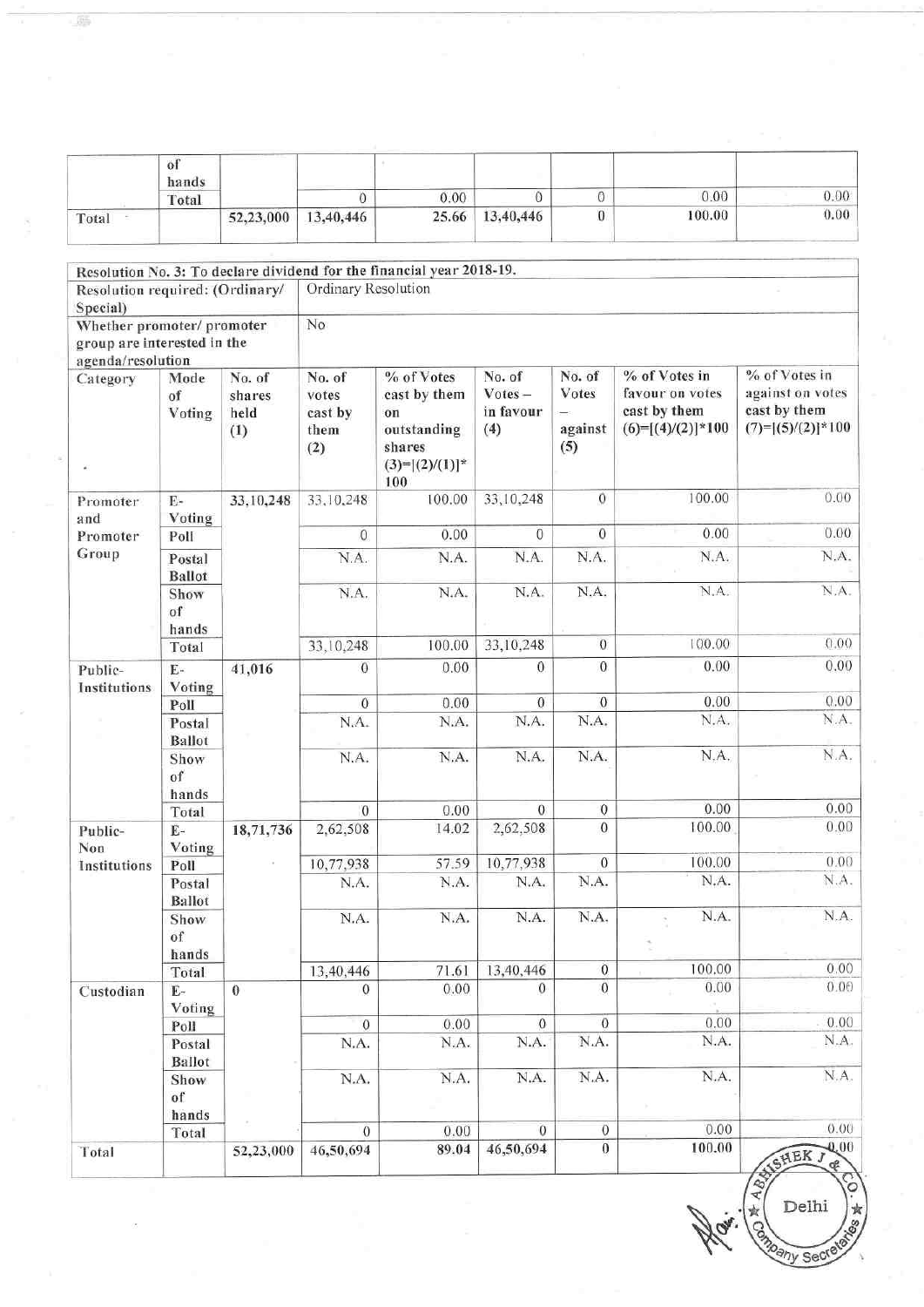|                                                                                |                          |                                 |                                                                                                                   |                                                                                       |                                         |                                                               | Resolution No. 4: To ratify the appointment of the Statutory Auditors of the Company approved at the 79 <sup>th</sup> Annual<br>General Meeting of the Company held on 23 <sup>rd</sup> September, 2017 and in this regard to consider, and, if thought fit, to |                                                                          |  |  |  |  |
|--------------------------------------------------------------------------------|--------------------------|---------------------------------|-------------------------------------------------------------------------------------------------------------------|---------------------------------------------------------------------------------------|-----------------------------------------|---------------------------------------------------------------|-----------------------------------------------------------------------------------------------------------------------------------------------------------------------------------------------------------------------------------------------------------------|--------------------------------------------------------------------------|--|--|--|--|
| Resolution required: (Ordinary/<br>Special)                                    |                          |                                 | pass, with or without modification(s), the following resolution as an Ordinary Resolution:<br>Ordinary Resolution |                                                                                       |                                         |                                                               |                                                                                                                                                                                                                                                                 |                                                                          |  |  |  |  |
| Whether promoter/ promoter<br>group are interested in the<br>agenda/resolution |                          |                                 | No                                                                                                                |                                                                                       |                                         |                                                               |                                                                                                                                                                                                                                                                 |                                                                          |  |  |  |  |
| Category                                                                       | Mode<br>of<br>Voting     | No. of<br>shares<br>held<br>(1) | No. of<br>votes<br>cast by<br>them<br>(2)                                                                         | % of Votes<br>cast by them<br>on<br>outstanding<br>shares<br>$(3)=[(2)/(1)]^*$<br>100 | No. of<br>$Votes -$<br>in favour<br>(4) | No. of<br>Votes<br>$\overline{\phantom{0}}$<br>against<br>(5) | % of Votes in<br>favour on votes<br>cast by them<br>$(6)=[(4)/(2)]$ * 100                                                                                                                                                                                       | % of Votes in<br>against on votes<br>cast by them<br>$(7)=[(5)/(2)]*100$ |  |  |  |  |
| Promoter<br>and                                                                | E-<br>Voting             | 33,10,248                       | 33,10,248                                                                                                         | 100.00                                                                                | 33,10,248                               | 0                                                             | 100.00                                                                                                                                                                                                                                                          | 0.00                                                                     |  |  |  |  |
| Promoter                                                                       | Poll                     |                                 | $\theta$                                                                                                          | 0.00                                                                                  | $\mathbf{0}$                            | $\boldsymbol{0}$                                              | 0.00                                                                                                                                                                                                                                                            | 0.00                                                                     |  |  |  |  |
| Group                                                                          | Postal<br><b>Ballot</b>  |                                 | N.A.                                                                                                              | N.A.                                                                                  | N.A.                                    | N.A.                                                          | N.A.                                                                                                                                                                                                                                                            | N.A.                                                                     |  |  |  |  |
|                                                                                | Show<br>of<br>hands      |                                 | N.A.                                                                                                              | N.A.                                                                                  | N.A.                                    | N.A.                                                          | N.A.                                                                                                                                                                                                                                                            | N.A.                                                                     |  |  |  |  |
|                                                                                | Total                    |                                 | 33,10,248                                                                                                         | 100.00                                                                                | 33,10,248                               | $\boldsymbol{0}$                                              | 100.00                                                                                                                                                                                                                                                          | 0.00                                                                     |  |  |  |  |
| Public-<br>Institutions                                                        | $E-$<br>Voting           | 41,016                          | 0                                                                                                                 | 0.00                                                                                  | $\overline{0}$                          | $\mathbf{0}$                                                  | 0.00                                                                                                                                                                                                                                                            | 0.00                                                                     |  |  |  |  |
|                                                                                | Poll                     |                                 | $\mathbf{0}$                                                                                                      | 0.00                                                                                  | $\sigma$                                | $\bf{0}$                                                      | 0.00                                                                                                                                                                                                                                                            | 0.00                                                                     |  |  |  |  |
|                                                                                | Postal<br><b>Ballot</b>  |                                 | N.A.                                                                                                              | N.A.                                                                                  | N.A.                                    | N.A.                                                          | N.A.                                                                                                                                                                                                                                                            | N.A.                                                                     |  |  |  |  |
|                                                                                | Show<br>of<br>hands      |                                 | N.A.                                                                                                              | N.A.                                                                                  | N.A.                                    | N.A.                                                          | N.A.                                                                                                                                                                                                                                                            | N.A.                                                                     |  |  |  |  |
|                                                                                | Total                    |                                 | $\Omega$                                                                                                          | 0.00                                                                                  | $\overline{0}$                          | $\boldsymbol{0}$                                              | 0.00                                                                                                                                                                                                                                                            | 0.00                                                                     |  |  |  |  |
| Public-<br>Non                                                                 | E-<br>Voting             | 18,71,736                       | 2,62,508                                                                                                          | 14.02                                                                                 | 2,62,508                                | $\theta$                                                      | 100.00                                                                                                                                                                                                                                                          | 0.00                                                                     |  |  |  |  |
| Institutions                                                                   | Poll                     |                                 | 10,77,938                                                                                                         | 57.59                                                                                 | 10,77,938                               | $\mathbf{0}$                                                  | 100.00                                                                                                                                                                                                                                                          | 0.00                                                                     |  |  |  |  |
|                                                                                | Postal<br><b>Ballot</b>  |                                 | N.A.                                                                                                              | N.A.                                                                                  | N.A.                                    | N.A.                                                          | N.A.                                                                                                                                                                                                                                                            | N.A.                                                                     |  |  |  |  |
|                                                                                | Show<br>of<br>hands      |                                 | N.A.                                                                                                              | N.A.                                                                                  | N.A.                                    | N.A.                                                          | N.A.<br>$\pm$                                                                                                                                                                                                                                                   | N.A.                                                                     |  |  |  |  |
|                                                                                | Total                    |                                 | 13,40,446                                                                                                         | 71.61                                                                                 | 13,40,446                               | $\,0$                                                         | 100.00                                                                                                                                                                                                                                                          | 0.00                                                                     |  |  |  |  |
| Custodian                                                                      | $\mathbf{E}$ -<br>Voting | $\boldsymbol{0}$                | $\Omega$                                                                                                          | 0.00                                                                                  | $\theta$                                | $\boldsymbol{0}$                                              | 0.00                                                                                                                                                                                                                                                            | 0.00                                                                     |  |  |  |  |
|                                                                                | Poll                     |                                 | $\boldsymbol{0}$                                                                                                  | 0.00                                                                                  | $\theta$                                | $\overline{0}$                                                | 0.00                                                                                                                                                                                                                                                            | 0.00                                                                     |  |  |  |  |
|                                                                                | Postal<br><b>Ballot</b>  |                                 | N.A.                                                                                                              | N.A.                                                                                  | N.A.                                    | N.A.                                                          | N.A.                                                                                                                                                                                                                                                            | N.A.                                                                     |  |  |  |  |
|                                                                                | Show<br>of<br>hands      |                                 | N.A.                                                                                                              | N.A.                                                                                  | N.A.                                    | N.A.                                                          | N.A.                                                                                                                                                                                                                                                            | N.A.                                                                     |  |  |  |  |
|                                                                                | Total                    |                                 | $\mathbf{0}$                                                                                                      | 0.00                                                                                  | $\circ$                                 | $\mathbf 0$                                                   | 0.00                                                                                                                                                                                                                                                            | 0.00                                                                     |  |  |  |  |
| Total                                                                          |                          | 52,23,000                       | 46,50,694                                                                                                         | 89.04                                                                                 | 46,50,694                               | $\boldsymbol{0}$                                              | 100.00                                                                                                                                                                                                                                                          | 0.00                                                                     |  |  |  |  |

弱

HEK J **Marian Addition O.** 京89 Delhi any Secre